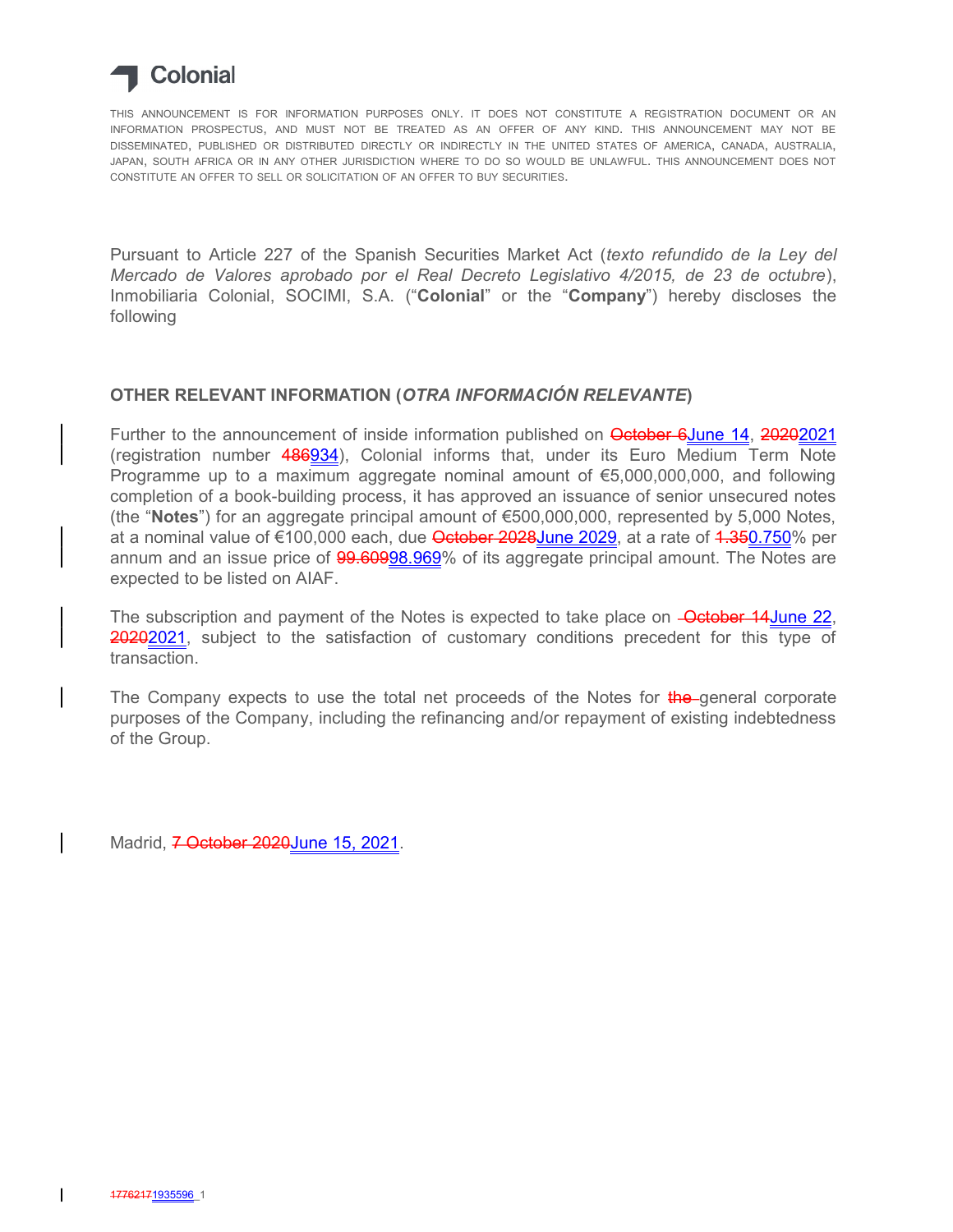## **Colonial**

THIS ANNOUNCEMENT IS FOR INFORMATION PURPOSES ONLY. IT DOES NOT CONSTITUTE A REGISTRATION DOCUMENT OR AN INFORMATION PROSPECTUS, AND MUST NOT BE TREATED AS AN OFFER OF ANY KIND. THIS ANNOUNCEMENT MAY NOT BE DISSEMINATED, PUBLISHED OR DISTRIBUTED DIRECTLY OR INDIRECTLY IN THE UNITED STATES OF AMERICA, CANADA, AUSTRALIA, JAPAN, SOUTH AFRICA OR IN ANY OTHER JURISDICTION WHERE TO DO SO WOULD BE UNLAWFUL. THIS ANNOUNCEMENT DOES NOT CONSTITUTE AN OFFER TO SELL OR SOLICITATION OF AN OFFER TO BUY SECURITIES.

THE INFORMATION TO WHICH THIS ANNOUNCEMENT RELATES DOES NOT AND SHALL NOT CONSTITUTE A PUBLIC OFFERING IN SPAIN AND THEREFORE WILL NOT BE REGISTERED BY MEANS OF A PROSPECTUS WITH THE SPANISH SECURITIES MARKET REGULATOR (COMISIÓN NACIONAL DEL MERCADO DE VALORES).

THE SECURITIES HEREIN REFERRED HAVE NOT BEEN REGISTERED UNDER THE U.S. SECURITIES ACT OF 1933, AS AMENDED (THE "SECURITIES ACT"). THE SECURITIES MAY NOT BE OFFERED OR SOLD IN THE UNITED STATES OR TO U.S. PERSONS (AS DEFINED IN THE SECURITIES ACT) ABSENT REGISTRATION OR AN EXEMPTION FROM REGISTRATION UNDER THE SECURITIES ACT OR IN ANY OTHER JURISDICTION OTHER THAN IN COMPLIANCE WITH THE LAWS OF THAT JURISDICTION. THERE IS NO INTENTION TO CONDUCT A PUBLIC OFFERING OF SECURITIES IN THE UNITED STATES.

THIS ANNOUNCEMENT MAY NOT BE DISTRIBUTED OR PUBLISHED EITHER DIRECTLY OR INDIRECTLY, IN WHOLE OR IN PART, IN THE UNITED STATES OF AMERICA OR IN ANY OTHER JURISDICTION IN WHICH TO DO SO WOULD CONSTITUTE A BREACH OF APPLICABLE LAWS OR REGULATIONS.

NOTHING IN THIS ANNOUNCEMENT CONSTITUTES AN OFFER TO SELL OR THE SOLICITATION OF AN OFFER TO BUY ANY SECURITIES OF THE ISSUER IN THE UNITED STATES OR IN ANY OTHER JURISDICTION WHERE IT IS UNLAWFUL TO DO SO. THE SECURITIES OF THE ISSUER HAVE NOT BEEN, AND WILL NOT BE, REGISTERED UNDER THE SECURITIES ACT, AND THE SECURITIES OF THE ISSUER MAY NOT BE OFFERED OR SOLD WITHIN THE UNITED STATES OR TO, OR FOR THE ACCOUNT OR BENEFIT OF, U.S. PERSONS (AS DEFINED IN REGULATION S UNDER THE SECURITIES ACT), EXCEPT PURSUANT TO AN EXEMPTION FROM, OR IN A TRANSACTION NOT SUBJECT TO, THE REGISTRATION REQUIREMENTS OF THE SECURITIES ACT.

THERE IS NO INTENTION TO REGISTER ANY PORTION OF THE SECURITIES HEREIN REFERRED IN THE U.S., OR TO MAKE A PUBLIC OFFER OF SECURITIES IN THE U.S. NO MONIES, SECURITIES OR ANY OTHER KIND OF CONSIDERATION ARE BEING REQUESTED BY MEANS OF THIS INFORMATION, AND SHOULD ANY MONIES, SECURITIES OR ANY OTHER KIND OF CONSIDERATION BE SENT IN RESPONSE TO THIS INFORMATION, THEY WILL NOT BE ACCEPTED.

THE MANAGERS ARE ACTING ONLY ON BEHALF OF THE COMPANY IN CONNECTION WITH THE SECURITIES AND WILL NOT BE RESPONSIBLE TO ANY OTHER PARTY FOR SERVICES PROVIDED TO CLIENTS OF THE DEALERS OR FOR ADVICE PROVIDED IN RELATION TO THE SECURITIES.

THIS NOTICE AND ANY OTHER DOCUMENTS OR MATERIALS RELATING TO THE INFORMATION TO WHICH THIS ANNOUNCEMENT RELATES ARE FOR DISTRIBUTION WITHIN THE UNITED KINGDOM ONLY TO PERSONS WHO (I) HAVE PROFESSIONAL EXPERIENCE IN MATTERS RELATING TO INVESTMENTS AS DEFINED IN ARTICLE 19(5) OF THE FINANCIAL SERVICES AND MARKETS ACT 2000 (FINANCIAL PROMOTION) ORDER 2005 (AS AMENDED, THE "FINANCIAL PROMOTION ORDER"); (II) ARE PERSONS FALLING WITHIN ARTICLE 49 OF THE FINANCIAL PROMOTION ORDER; OR (III) ARE PERSONS TO WHOM AN INVITATION OR INDUCEMENT TO ENGAGE IN INVESTMENT ACTIVITY (WITHIN THE MEANING OF SECTION 21 OF THE FINANCIAL SERVICES AND MARKETS ACT 2000) IN CONNECTION WITH THE INFORMATION TO WHICH THIS ANNOUNCEMENT RELATES MAY OTHERWISE LAWFULLY BE COMMUNICATED OR CAUSED TO BE COMMUNICATED (ALL SUCH PERSONS TOGETHER BEING REFERRED TO AS THE "RELEVANT PERSONS"). THIS NOTICE AND ANY OTHER DOCUMENTS RELATING TO THE INFORMATION TO WHICH THIS ANNOUNCEMENT RELATES ARE DIRECTED ONLY AT THE RELEVANT PERSONS AND MUST NOT BE ACTED ON OR RELIED ON BY PERSONS WHO ARE NOT RELEVANT PERSONS. ANY INVESTMENT OR INVESTMENT ACTIVITY TO WHICH THIS NOTICE AND ANY OTHER DOCUMENTS OR MATERIALS RELATING TO THE INFORMATION TO WHICH THIS ANNOUNCEMENT RELATES IS AVAILABLE ONLY TO RELEVANT PERSONS AND WILL BE ENGAGED IN ONLY WITH RELEVANT PERSONS.

THE ISSUE, EXERCISE OR SALE OF SECURITIES HEREIN REFERRED ARE SUBJECT TO LEGAL AND REGULATORY RESTRICTIONS IN CERTAIN JURISDICTIONS. INMOBILIARIA COLONIAL, SOCIMI, S.A. ASSUMES NO LIABILITY IN THE EVENT OF AN INFRINGEMENT OF SUCH RESTRICTIONS BY ANY PERSON.

## **INFORMATION FOR DISTRIBUTORS**

SOLELY FOR THE PURPOSES OF THE PRODUCT GOVERNANCE REQUIREMENTS CONTAINED WITHIN: (A) MIFID II (DIRECTIVE 2014/65/EU); (B) ARTICLES 9 AND 10 OF COMMISSION DELEGATED DIRECTIVE (EU) 2017/593 SUPPLEMENTING MIFID II; (TOGETHER, THE **"MIFID II PRODUCT GOVERNANCE REQUIREMENTS"**), THE TARGET MARKET ASSESSMENT IN RESPECT OF THE NOTES HAS LED TO THE CONCLUSION THAT: (I) THE TARGET MARKET FOR THE NOTES IS ELIGIBLE COUNTERPARTIES AND PROFESSIONAL CLIENTS, EACH AS DEFINED IN MIFID II; AND (II) ALL CHANNELS FOR DISTRIBUTION OF THE NOTES TO ELIGIBLE COUNTERPARTIES AND PROFESSIONAL CLIENTS ARE APPROPRIATE, SUBJECT TO COMPLIANCE WITH APPLICABLE SECURITIES LAWS AND REGULATIONS IN THE JURISDICTION OF THE DISTRIBUTION. ANY PERSON SUBSEQUENTLY OFFERING, SELLING OR RECOMMENDING THE NOTES (A "DISTRIBUTOR") SHOULD TAKE INTO CONSIDERATION SUCH TARGET MARKET ASSESSMENT; HOWEVER, A DISTRIBUTOR SUBJECT TO MIFID II IS RESPONSIBLE FOR UNDERTAKING ITS OWN TARGET MARKET ASSESSMENT IN RESPECT OF THE NOTES AND DETERMINING APPROPRIATE DISTRIBUTION CHANNELS, WITH ALL SALES SUBJECT TO THE DISTRIBUTOR'S SUITABILITY AND APPROPRIATENESS OBLIGATIONS UNDER APPLICABLE SECURITIES LAWS AND REGULATIONS IN THE JURISDICTION OF THE DISTRIBUTION.

FOR THE AVOIDANCE OF DOUBT, THE TARGET MARKET ASSESSMENT DOES NOT CONSTITUTE: (A) AN ASSESSMENT OF SUITABILITY OR APPROPRIATENESS FOR THE PURPOSES OF MIFID II; OR (B) A RECOMMENDATION TO ANY INVESTOR OR GROUP OF INVESTORS TO INVEST IN, OR PURCHASE, OR TAKE ANY OTHER ACTION WHATSOEVER WITH RESPECT TO THE NOTES.

NO KEY INFORMATION DOCUMENT REQUIRED BY REGULATION (EU) NO 1286/2014 (THE **"PRIIPS REGULATION"**) FOR OFFERING OR SELLING THE NOTES OR OTHERWISE MAKING THEM AVAILABLE TO RETAIL INVESTORS IN THE EEA HAS BEEN PREPARED AND THEREFORE OFFERING OR SELLING THE NOTES OR OTHERWISE MAKING THEM AVAILABLE TO ANY RETAIL INVESTOR IN THE EEA MAY BE UNLAWFUL UNDER THE PRIIPS REGULATION.